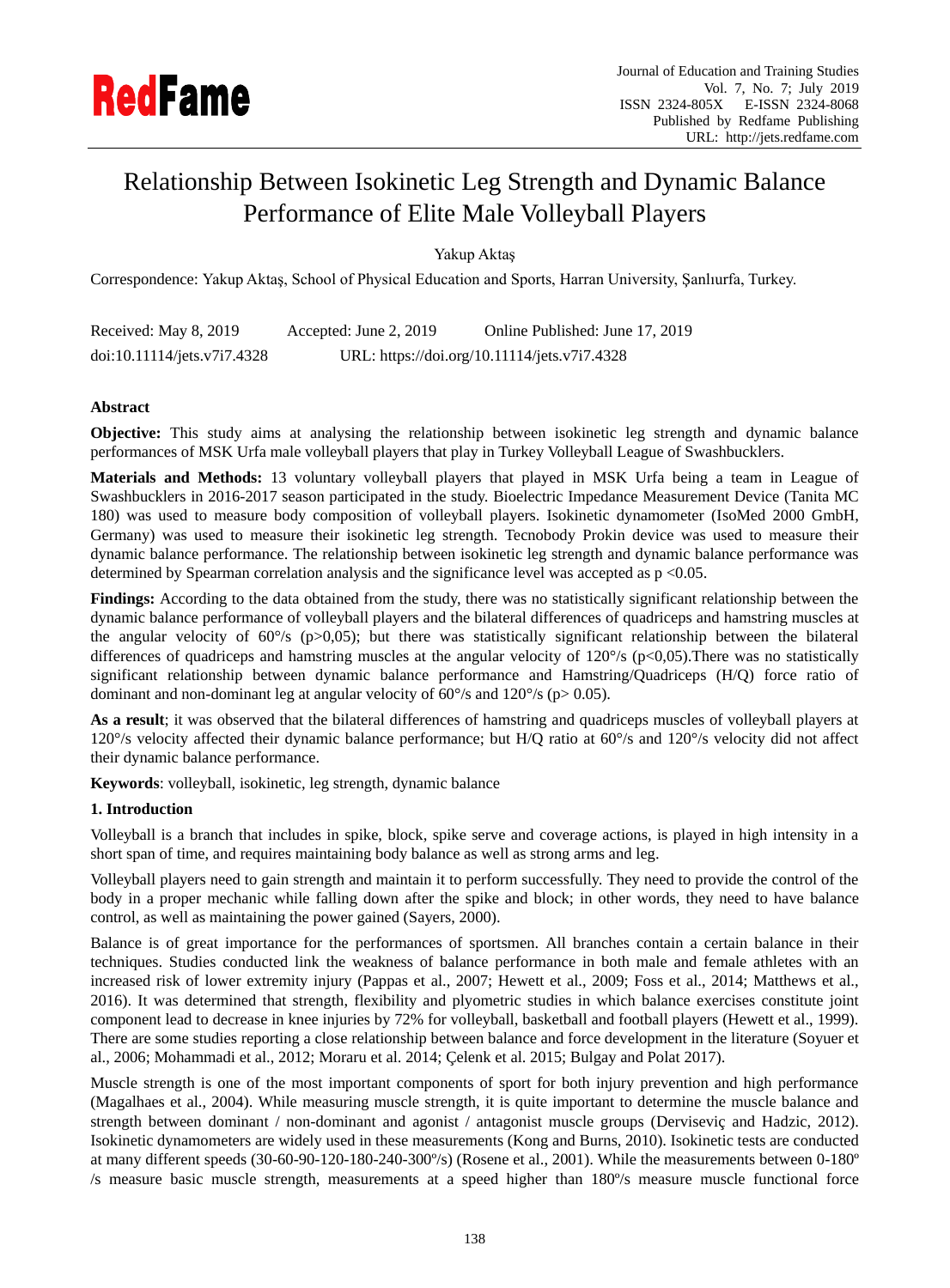(Willigenburg et al., 2015).

The difference in muscle strength of the same muscle group in different extremities is bilateral difference. Bilateral differences (90%) accepted in the literature are in the limits of (90%). The strength values of the dominant leg is slightly higher between the dominant and non-dominant legs (islegen et al., 1989).

When analyzed in the literature, there are some studies that show the the relationship between the dominant and non-dominant hamstring and quadriceps muscle strength and balance (Mohammadi et al., 2012; Moraru et al., 2014; Çelenk et al., 2015; İbiş et al., 2015; Bulgay and Polat 2017; Akarçeşme and Aktuğ, 2018). While there are some isokinetic leg forces studies at different angular velocities in the literature, this study aims at investigating the relationship between H/Q dominant- non-dominant Hamstring/Quadriceps (H/Q) bilateral differences of leg forces of volleyball players at angular velocities of both 60°/s and 180°/s and the dynamic balance.

## **2. Method**

#### *2.1 Participant*

Thirteen volunteer male volleyball players that played in MSK URFA being a team in League of Swashbucklers in Turkish Volleyball Federation in 2016-2017 season are samples of the study. The average age, height, body weight and body mass index of the volleyball players participating in the study are shown in Table 1.

| <b>Parameter</b> | $X \pm Ss$       |  |
|------------------|------------------|--|
| Age (year)       | $26,50\pm4,10$   |  |
| Height (cm)      | $195,67 + 5,38$  |  |
| Weight (kg)      | $87.54 \pm 7.12$ |  |
| BMI              | $22,85 \pm 1,32$ |  |
|                  |                  |  |

Table 1. Average age, height, body weight and body mass index of volleyball players

Since the team was in Ankara during the preparation camp period, isokinetic leg muscle strength, balance measurements and anthropometric measurements of volleyball players were performed in Ankara Private Guven Hospital.

# *2.2 Data Collection and Data Collection Tolls*

Isokinetic leg muscle strength, balance measurements and anthropometric measurements of volleyball players were performed at the Ankara Private Guven hospital at the beginning of 2016-2017 pre-season preparation stage.

#### *Isokinetic Leg Strength Measurement*

Isokinetic leg strength of volleyball players were measured with isokinetic dynamometer (IsoMed 2000 GmbH, Germany). Before the test, the players warmed up at 80-90 rpm speed at the bicycle ergometer and then they performed stretching exercises. During the test, the body and knee parts of all volleyball players were fixed to the device by means of tapes, and isokinetic leg strength consisting of five repetitions at the angular velocity of  $60\%$  and 10 repetitions at the angular velocity of 120°/s were performed on both legs. Before the test started, one trial was performed at both angular speeds.

#### *Dynamic Balance*

Tecnobody Prokin (Italy) device was used to determine the dynamic balance performance of the volleyball players participated in the study. In the dynamic balance evaluation, the person was asked to keep the balance by standing on both feet on moving platform, by standing in straight position and in double foot squat position for 25 seconds. Before the test, some re-tests consisting of 10 seconds each were conducted on sportsmen to adapt to the dynamic balance tests.

#### *BIA Measurement*

Body composition measurements of volleyball players were performed with Bioelectric Impedance Measurement Device (Tanita MC 180).

## *2.3 Data Analysis*

Descriptive statistical procedures (mean, standard deviation) were applied to the obtained data. Correlation coefficients and statistical significance were evaluated by Spearman Correlation Test since the variables were not normally distributed in the relationship between voluntary players' isokinetic leg strength and dynamic balance performance. The results were evaluated in SPSS 23.0 package program and the significance level was accepted as p <0.05.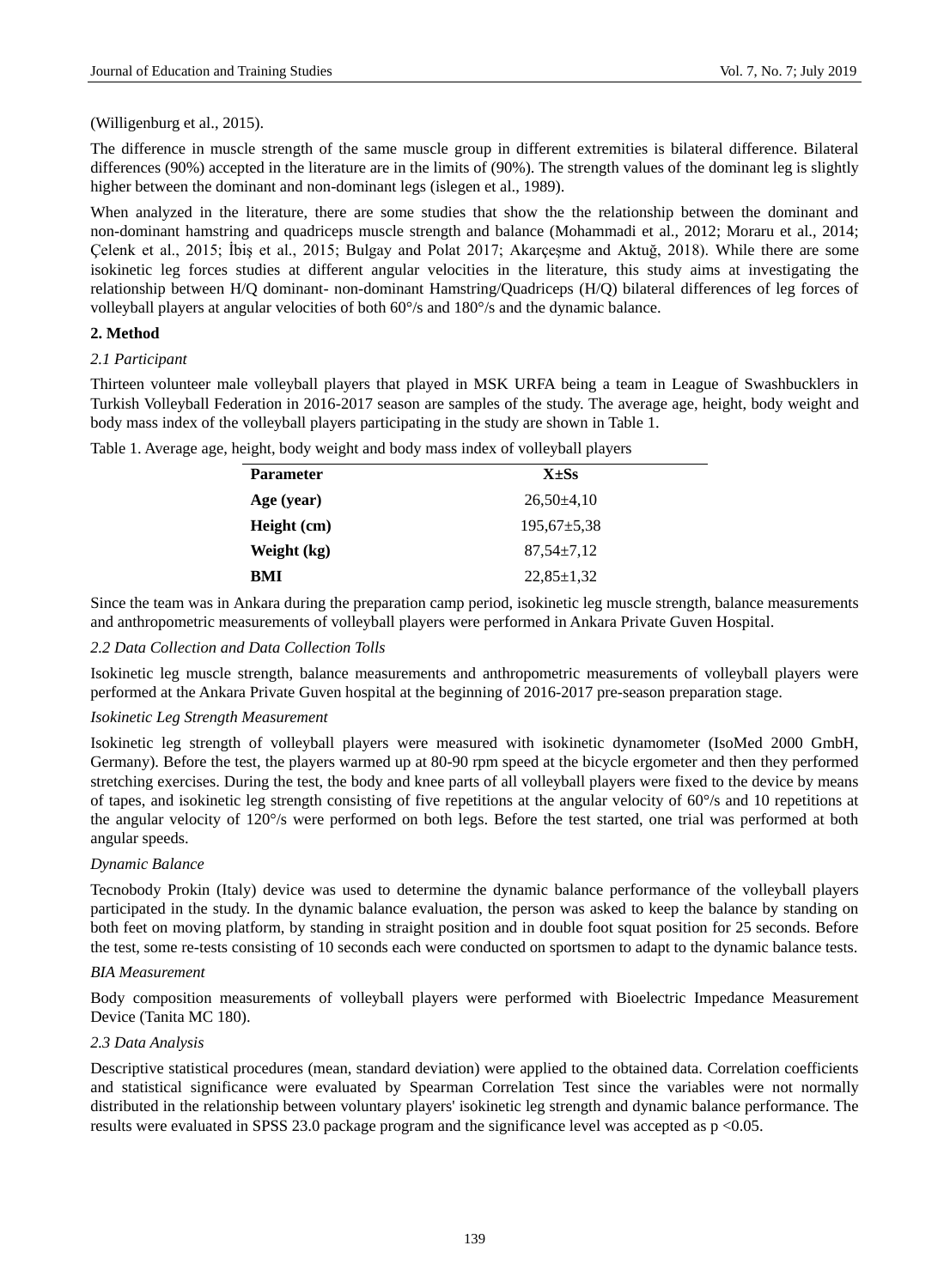# **3. Findings**

The dominant, non-dominant bilateral differences of volleyball players at angular velocities of 60 % H/Q force averages, H/Q ratios are shown in Table 2.

Table 2. Average of Hamstring and Quadriceps, H/Q and Hamstring and Quadriceps Bilateral Differences of Volleyball Players' Dominant and Non-dominant Legs at 60°/s Angular Speeds

| <b>Parameters</b>                  | $X + Ss$           |  |  |
|------------------------------------|--------------------|--|--|
| Dominant 60 % quadriceps (kg)      | $206,42 \pm 21,45$ |  |  |
| Dominant 60 $\%$ hamstring(kg)     | $144.92 \pm 21.78$ |  |  |
| Nondominant 60 % quadriceps (kg)   | $180.08 \pm 35.72$ |  |  |
| Nondominant 60 $\%$ hamstring (kg) | $138,08 \pm 23,61$ |  |  |
| Dominant $60\%$ H/O                | $0.69 \pm 0.08$    |  |  |
| Nondominant 60 % H/Q               | $0.77 - 0.16$      |  |  |
| Bilateral 60 % quadriceps          | $%118 \pm 22.4$    |  |  |
| Bilateral 60 % hamstring           | %110±11,2          |  |  |

# **H/Q:** Hamstring/Quadriceps

The dominant, non-dominant bilateral differences of volleyball players at angular velocities of 120 °/s H/Q force averages, H/Q ratios are shown in Table 3.

Table 3. Means of Hamstring and Quadriceps, H/Q and Hamstring and Quadriceps Bilateral Differences of Dominant and Non-dominant Legs of Volleyball Players at 120°/s Angular Speeds

| <b>Parameters</b>                    | X±Sd               |
|--------------------------------------|--------------------|
| Dominant $120\%$ quadriceps (kg)     | 191,42±37,80       |
| Dominant $120\%$ hamstring (kg)      | $124,42 + 29,12$   |
| Nondominant 120 $\%$ quadriceps (kg) | $164,50\pm36,73$   |
| Nondominant $120\%$ hamstring (kg)   | $119,58 \pm 27,13$ |
| Dominant $120\%$ H/O                 | $0.64 - 0.10$      |
| Nondominant $120\%$ H/Q              | $0.73 \pm 0.14$    |
| Bilateral 120 % quadriceps           | $%118 \pm 17,60$   |
| Bilateral $120\%$ hamstring          | $%111 \pm 7.09$    |

**H/Q:** Hamstring/Quadriceps

The results of the study that was conducted to investigate the relationship between dynamic balance performance and isokinetic leg forces of volleyball players are shown in Table 4 and Table 5.

Table 4. The Relationship Between Bilateral Differences of Hamstring and Quadriceps Muscles and Dynamic Balance Performance of the Dominant and Non-dominant Legs of Volleyball players at 60  $\%$  and 120  $\%$ 

|                |   | $60\%$ Bilateral | $60\%$ Bilateral | 120 $\%$ Bilateral | 120 % Bilateral  |
|----------------|---|------------------|------------------|--------------------|------------------|
|                |   | <b>Flexion</b>   | <b>Extension</b> | <b>Flexion</b>     | <b>Extension</b> |
| <b>Dynamic</b> |   | $-.032$          | $-.137$          | $-.628*$           | $-571$           |
| <b>Balance</b> | D | .922             | .672             | ,029               | ,053             |

## **\*p<0.05**

In Table 4, it was seen that there was no statistically significant relationship between the dynamic balance performance of the volleyball players and the bilateral differences of the flexor and extensor muscles at the angular velocity of 60°/s (p> 0.05), and there was statistically significant relationship between the bilateral differences of the flexor and extensor muscles at 120  $\%$  angular velocity (p<0,05). It was seen in squat movement that there was no statistically significant relationship between dynamic balance performance and bilateral differences of extensor muscles at angular velocities of 60°/s and 120°/s (p>0,05); and there was a statistically significant relationship between bilateral differences of flexor muscles at angular velocities of 60  $\%$  and 120  $\%$  (p<0,05).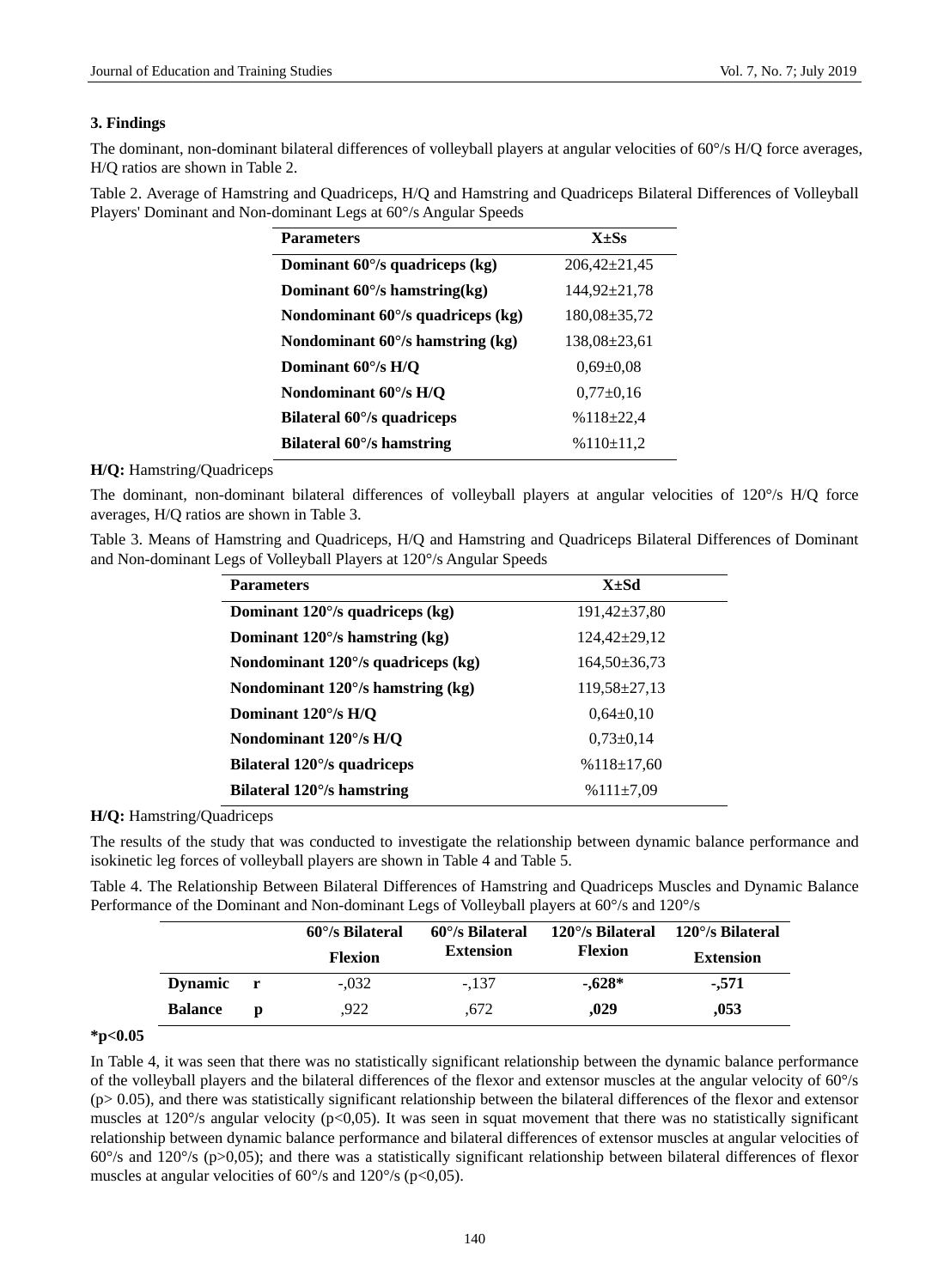|                |   | Dominant<br>60 % H/Q | Non-dominant<br>$60\%$ H/O | <b>Dominant</b><br>120 % H/Q | Non-dominant<br>120 $\%$ H/Q |
|----------------|---|----------------------|----------------------------|------------------------------|------------------------------|
| <b>Dynamic</b> |   | $-.302$              | $-.084$                    | $-126$                       | $-186$                       |
| <b>Balance</b> | Ŋ | .340                 | .795                       | .696                         | .563                         |

Table 5. The Relationship between Hamstring and Quadriceps Muscle Power Ratio and Dynamic Balance of the Dominant and Non-dominant Legs of Volleyball Players at 60 % and 120 % Angular Velocity

#### **p>0.05**

In Table 5, there was no statistically significant relationship between dynamic balance performance of volleyball players and H/Q force ratio of dominant and non-dominant leg at angular velocity of 60  $\%$  and 120  $\%$  s (p> 0.05). In squat movement, there was no statistically significant relationship between dynamic balance performance and H/Q force ratio of dominant and non-dominant leg at angular velocity of 60  $\%$  and 120  $\%$  (p> 0.05).

#### **4. Discussion and Conclusions**

When the literature is analysed, some studies show a significant relationship between H/Q muscle strength and balance, while Soyuer et al. (2006) showed in their study that there is a relationship between balance and lower extremity muscle strength. Mohammadi et al. (2012) found out that the strength-training program for lower extremity in young male athletes increased leg strength and consequently increased their dynamic balance performance. Çelenk et al. (2015) found out in their study that quadriceps muscle strength was associated with dynamic balance performance, while hamstring muscle strength had no effect on balance performance. Bulgay and Polat (2017) stated in their study on wrestlers that balance performance is a significant relationship with leg muscle strength. Akarcesme and Aktuğ (2018) determined in their study on female volleyball players that the increase in isokinetic quadriceps muscle strength of the hamstring and quadriceps muscle strength at the dominant leg at angular velocities of 60 °/s at 180 °/s improved the dynamic balance performance.

There are also some studies showing that there is no significant relationship between H/Q muscle strength and balance. Kapşigay et al. (2013) could not find a statistically significant difference between the dominant and non-dominant leg strength and the body balance in their study on footballers. Göktepe (2016) could not find any significant difference between the dominant and non-dominant leg strengths and balance performances of football players ( $p$  $> 0.05$ ). Gökten (2016) did not find any difference between hamstring / quadriceps ratios and balance variables in his study on U17-U18 saloon and beach volleyball players ( $p$  > 0.05). In this study, it was found that there was no statistically significant relationship between the balance of H/Q muscle strength and dynamic balance of the isokinetic leg forces of the volleyball players at the angular velocity of at 60  $\%$  and 120  $\%$  (p> 0.05), and there were some similarities with the studies in the literature.

Although there are some studies evaluating the balance and leg strength, it hasn't been revealed yet to what extent leg bilateral differences are influential on balance and such studies are limited.

In his study, Bakırhan (2007) found a significant correlation between bilateral force difference and dynamic balance. A statistically significant relationship was detected between volleyball players' hamstring and quadriceps bilateral muscle strength difference and dynamic balance performance at angular velocities of  $120\%$  (p<0,05). No statistically significant relationship was detected between volleyball players' hamstring and quadriceps bilateral muscle strength difference and dynamic balance performance at angular velocities of 60  $\%$  (p>0.05).

Consequently, in this study, it is thought that the difference of bilateral muscle strength at the angular velocity of 120°/s has a significant effect on balance performance that constitutes the basis of performance in all branches and which is important in preventing injury.

# **6. Suggestions**

It is seen that volleyball players only strengthen their dominant muscles in their strength training. In addition, it is thought that non-dominant muscles should also be strengthened at appropriate rates in order to provide appropriate bilateral difference. By this means, the balance performance increases and the risk of injury that is an expensive and difficult process decreases.

## **References**

Akarçeşme, C., & Aktuğ, Z. B. (2018). Investigation of the Effect of 14-week Volleyball Training on Isokinetic Knee Muscle Force and Dynamic Balance Performance, *Inonu University, Journal of Physical Education and Sports Sciences (İÜBESBD)*, *5*(1), 33-40. e-ISSN: 2148-6786.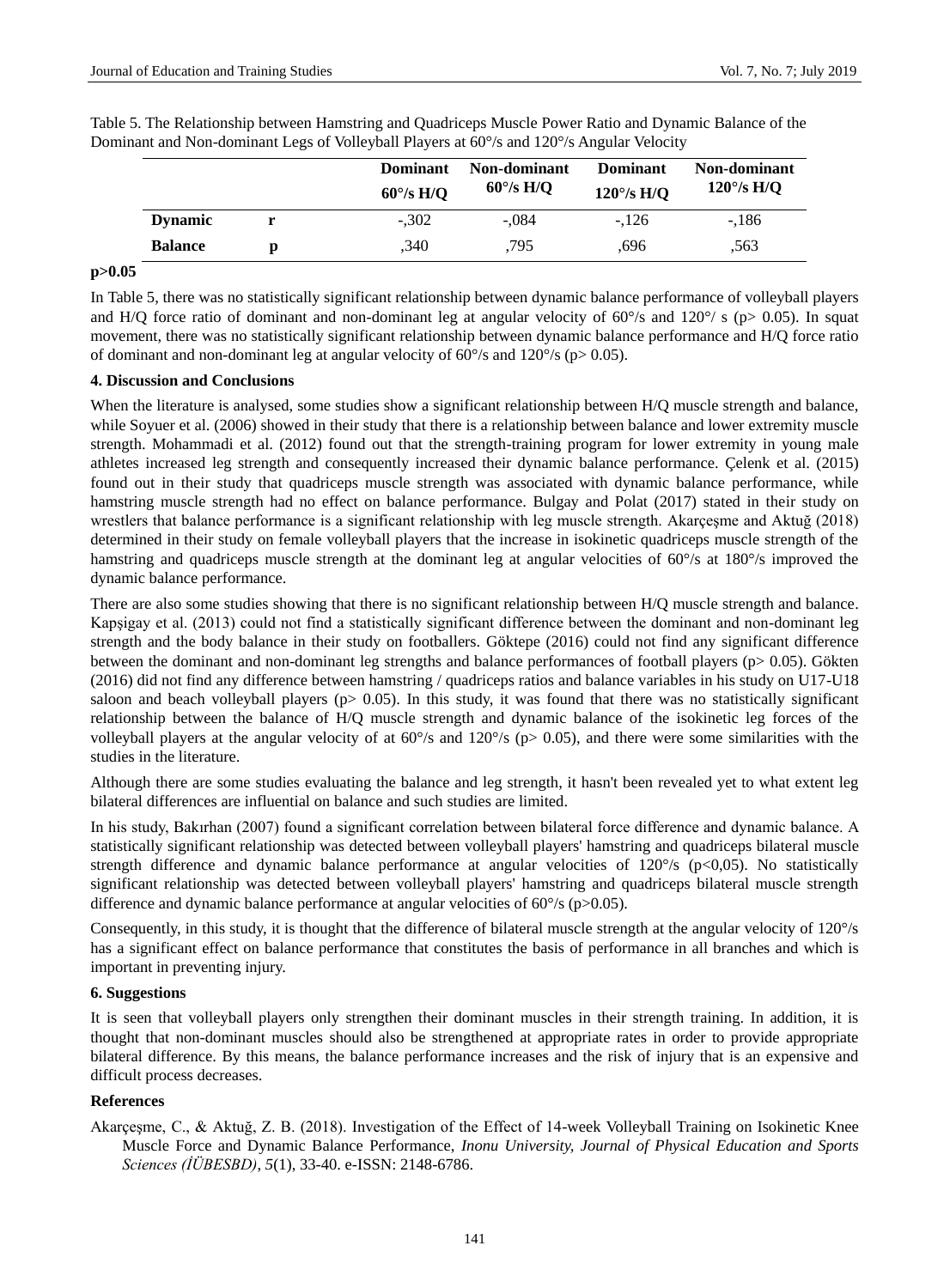- Bakırhan, S. (2007). Unilateral ve Bilateral Total Diz Artroplastisi Uygulanan Hastaların, Fiziksel Performans Statik-Dinamik Denge yönünden Karşılaştırılması. Doktora Tezi, Dokuz Eylül Üniversitesi, Sağlık Bilimleri Enstitüsü, İzmir.
- Bulgay, C., & Polat, S. Ç. (2017). Investigation of the Relationship between Leg Force and Balance Performance of the Wrestlers at the Elite Level, Inonu University, *Journal of Physical Education and Sport Sciences (İÜBESBD), 4*(3), 59-67.
- Çelenk, Ç., Marangoz, İ., Aktuğ, Z. B., Top, E., & Akıl, M. (2015). The effect of quadriceps femoris and hamstring muscular force on static and dynamic balance performance. *International Journal of Physical Education Sports and Health, 2*(2), 323-325.
- Derviseviç, E., & Hadziç, V. (2012). Quadriceps and hamstrings strength in team sports: Basketball, football and volleyball. *Isokinet Exerc Sci. 20*(4), 293-300. <https://doi.org/10.3233/IES-2012-00483>
- Foss, K. D. B., Myer, G. D., & Hewett, T. E. (2014). Epidemiology of basketball, soccer, and volleyball injuries in middle-school female athletes. *The Physician and Sportsmedicine. 42*(2), 146-153. <https://doi.org/10.3810/psm.2014.05.2066>
- Gökten, H. (2016). U17-U18 Age Group Beach and Hall Volleyball National Team Infrastructure Preparedness of Some Variables Obtained from Athletes Receiving Training Training, Bartin University Institute of Educational Sciences, Master Thesis, Bartin.
- Göktepe, M. (2016). Futbolcularda Dominant ve Non-dominant Ayak Statik Denge Parametrelerinin Karşılaştırılması, *International Journal of Science Culture and Sport (IntJSCS), 4*(SI 1), 260-269. <https://doi.org/10.14486/IntJSCS554>
- Hewett, T. E., Lindenfeld, T. N., Riccobene, J. V., & Noyes, F. R. (1999). The effect of neuromuscular training on the incidence of knee injury in female athletes a prospective study. *The American journal of sports medicine. 27*(6), 699-706. <https://doi.org/10.1177/03635465990270060301>
- Hewett, T. E., Torg, J. S., & Boden, B. P. (2009). Video analysis of trunk and knee motion during non-contact anterior cruciate ligament injury in female athletes: lateral 75 trunk and knee abduction motion are combined components of the injury mechanism. *Br J Sports Med. 43*(6), 417-422. <https://doi.org/10.1136/bjsm.2009.059162>
- İbiş, S., İri, R., & Aktuğ, Z. B. (2015). The effect of female volleyball players' leg volume and mass on balance and reaction time. *International Journal of Human Sciences, 12*(2), 1296-1308. <https://doi.org/10.14687/ijhs.v12i2.3319>
- İşleğen, Ç., Karamızrak, O., Ertat, A., & Varol, R. (1989). Some Health Inspection Results, Body Composition and Physical Fitness Characteristics of Young National Football Teams. *Journal of Sports Medicine, 24*(3), 71-77.
- Kapşigay, B. Özgül, B., Sarı, Z., & Polat, M. G. (2013). Investigation of the Effect of Dominant and NonDominant Lower Limb on Body Balance in Football Players, III. National Sports Physiotherapists Congress, 7-9 November, Ankara.
- Kong, P. W., & Burns, S. F. (2010). Bilateral difference in hamstrings to quadriceps ratio in healthy males and females. *Phys Ther Sport, 11*(1), 12-17. <https://doi.org/10.1016/j.ptsp.2009.09.004>
- Magalhaes, J., Oliveira, J., Ascensao, A., & Soares, J. (2004). Concentric quadriceps and hamstrings isokinetic strength in volleyball and soccer players. *J Sports Med Phys Fitness, 44*, 119–25.
- Matthews, M. J., Matthews, H., Yusuf, M., & Doyle, C. (2016). Traditional Martial Arts Training Enhances Balance and Neuromuscular Control in Female Modern Martial Artists. *J. Yoga Phys. Ther., 6*(228), 2-5. <https://doi.org/10.4172/2157-7595.1000228>
- Mohammadi, V., Alizadeh, M., & Gaieni, A. (2012). The Effects Of Six Weeks Strength Exercises On Static and Dynamic Balance Of Young Male Athletes. *Social Behavioral Sci., 31*, 247–250. <https://doi.org/10.1016/j.sbspro.2011.12.050>
- Moraru, C., Neculaeş, M., & Hodorcă, R. M. (2014). Comparative study on the balance ability insporty and unsporty children. *Social Behavioral Sciences, 116*, 19–22. <https://doi.org/10.1016/j.sbspro.2014.01.819>
- Pappas, E., Hagins, M., Sheikhzadeh, A., Nordin, M., & Rose, D. (2007). Biomechanical differences between unilateral and bilateral landings from a jump: gender differences. *Clin J Sport Med., 17*(4), 263-268. <https://doi.org/10.1097/JSM.0b013e31811f415b>
- Rosene, M. R., Fogarty, T. D., & Mahaffey, B. L. (2001). Isokinetic hamstrings:quadriceps ratios in intercollegiate